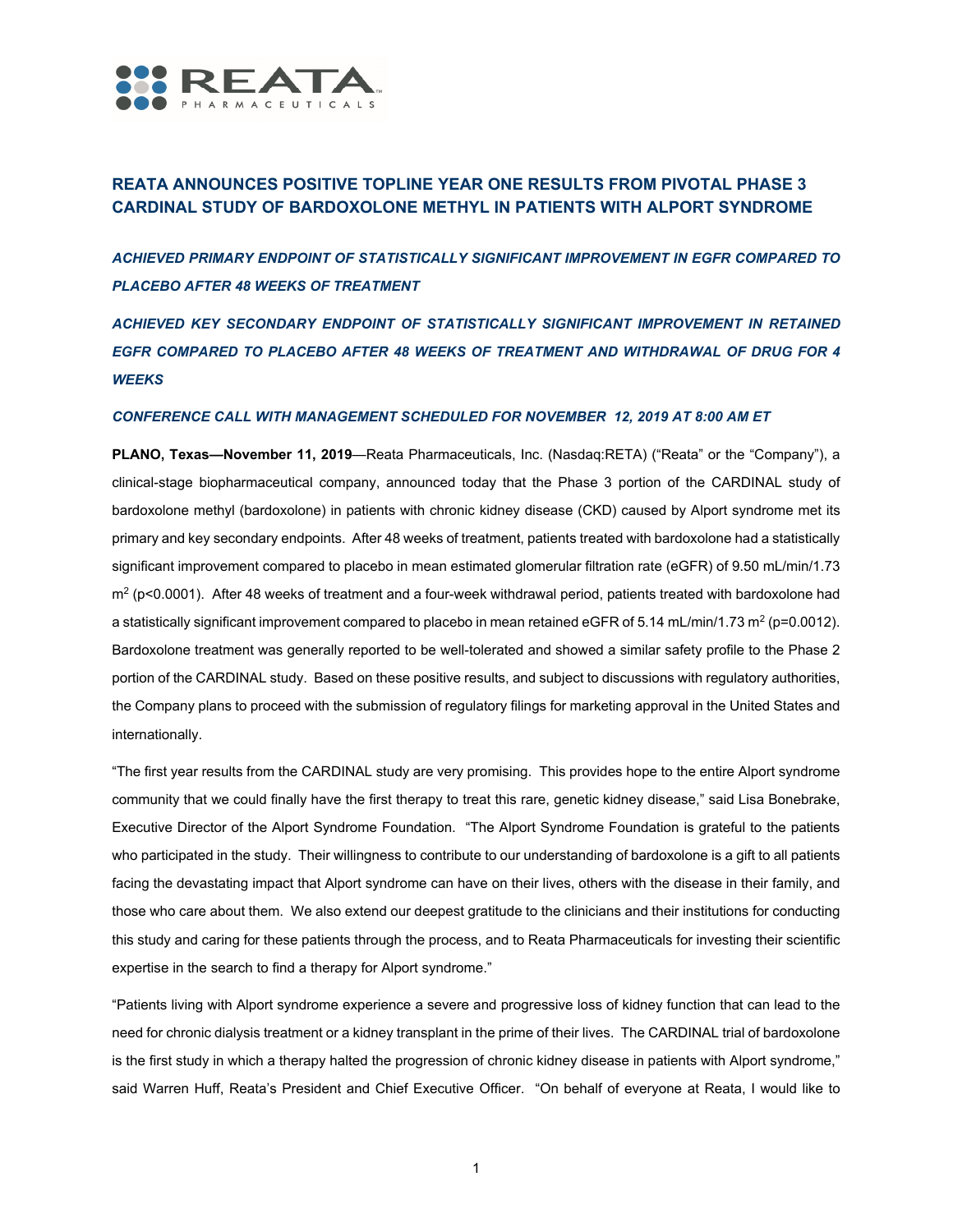

express my sincere appreciation to all of the patients, families, and investigators who are participating in the ongoing CARDINAL study."

## **Trial Overview and Results**

The Phase 3 portion of CARDINAL is an international, multi-center, double-blind, placebo-controlled, randomized registrational trial that enrolled 157 patients with Alport syndrome at approximately 50 study sites in the United States, Europe, Japan, and Australia. Pediatric patients represented approximately 15% of enrolled patients. Patients were randomized 1:1 to bardoxolone or placebo. The primary endpoint for the study was the change in eGFR, an important measure of the ability of the kidney to filter waste products out of the blood, after 48 weeks of treatment. The key secondary endpoint for the study was the change in the retained eGFR after 48 weeks of treatment and four weeks of drug withdrawal. After 52 weeks, patients who completed the first 48 weeks of treatment are restarted on study drug with their original treatment assignments and continue on study drug for a second year. The second-year on-treatment eGFR will be measured after 100 weeks of treatment and the retained eGFR will be measured at Week 104 after withdrawal of drug for four weeks. The FDA has provided the Company with written guidance that, in patients with CKD caused by Alport syndrome, an analysis of retained eGFR demonstrating an improvement versus placebo after one year of bardoxolone treatment may support accelerated approval and an improvement versus placebo after two years of treatment may support full approval.

After 48 weeks of treatment, patients treated with bardoxolone had a statistically significant improvement compared to placebo in mean eGFR of 9.50 mL/min/1.73 m<sup>2</sup> (p<0.0001). Patients treated with bardoxolone experienced a statistically significant increase from baseline in mean eGFR of 4.72 mL/min/1.73 m<sup>2</sup>, while patients treated with placebo experienced a statistically significant decline from baseline in mean eGFR of -4.78 mL/min/1.73 m<sup>2</sup>. Patients' retained eGFR was also assessed at Week 52, after 48 weeks of treatment and four weeks of drug withdrawal. At Week 52, patients treated with bardoxolone had a statistically significant improvement compared to placebo in mean retained eGFR of 5.14 mL/min/1.73 m<sup>2</sup> (p=0.0012). Patients treated with bardoxolone experienced a nonsignificant decline from baseline in mean retained eGFR of -0.96 mL/min/1.73 m<sup>2</sup>, while patients treated with placebo experienced a statistically significant decline from baseline in mean retained eGFR of -6.11 mL/min/1.73 m<sup>2</sup>. Similar efficacy at Week 48 and Week 52 was observed across multiple subgroups, including among pediatric patients.

Bardoxolone was generally reported to be well tolerated in this study and showed a similar safety profile to the Phase 2 portion of the CARDINAL study. Seventy-five patients (97%) receiving bardoxolone and 73 patients (91%) receiving placebo experienced an adverse event (AE). Nine patients (12%) receiving bardoxolone and four patients (5%) receiving placebo discontinued study drug due to an AE, and no individual AE contributed to more than two discontinuations in either group.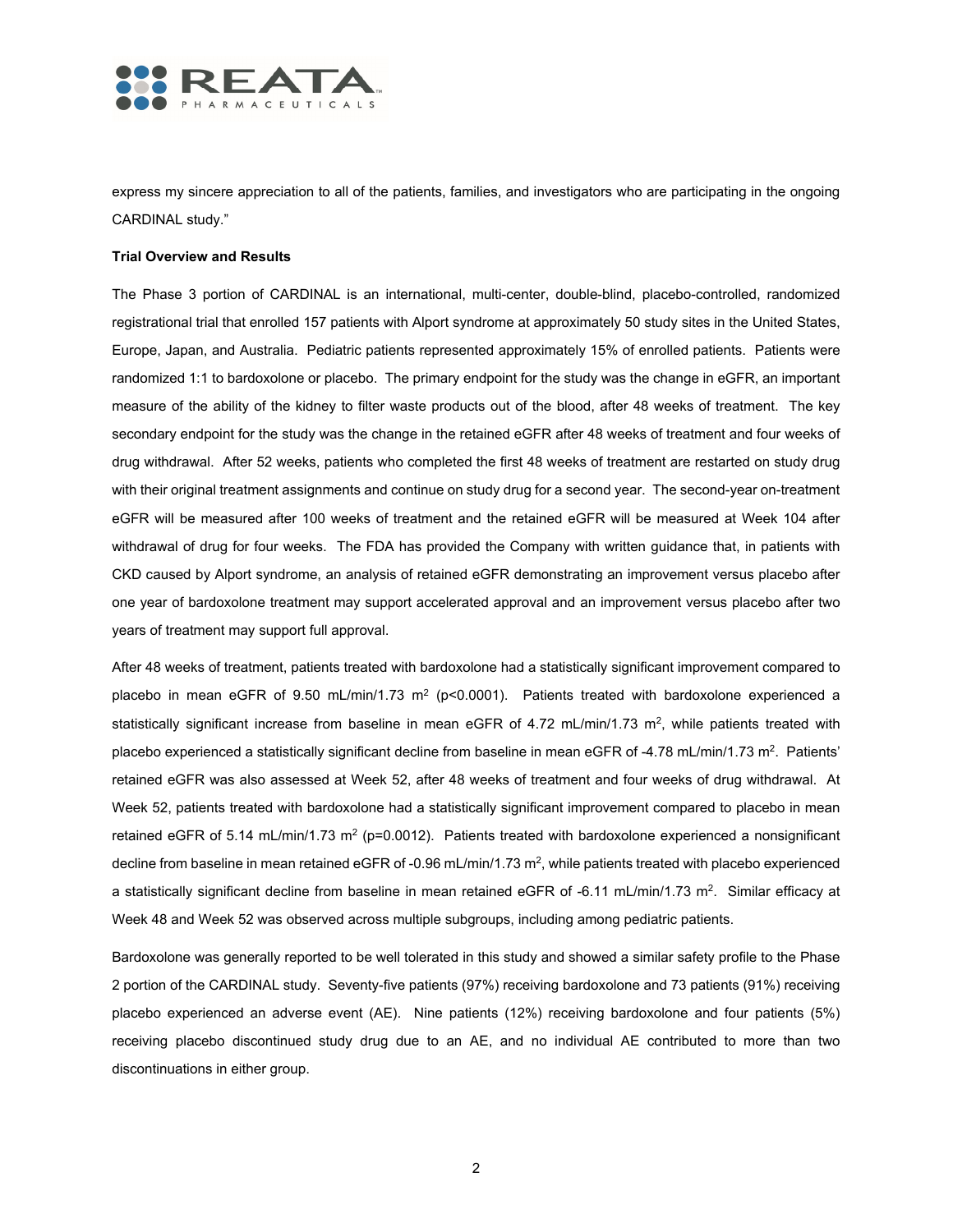

Four patients (5%) receiving bardoxolone and 10 patients (13%) receiving placebo experienced a treatment-emergent serious adverse event (SAE). No fluid overload or major adverse cardiac events were reported in patients treated with bardoxolone. Blood pressure was reduced relative to baseline in the bardoxolone group, and the between group difference was not significant. The reported AEs were generally mild to moderate in intensity, and the most common AEs observed more frequently in patients treated with bardoxolone compared to patients treated with placebo were increases in aminotransferases and muscle spasms. Increases in aminotransferases are a pharmacological effect of bardoxolone, which increases production of aminotransferases *in vitro*. The aminotransferase increases observed in CARDINAL were associated with improvements (reductions) in total bilirubin and were not associated with liver injury, and we believe they are related to restoration of mitochondrial function. Laboratory markers associated with pharmacodynamic activity, including urinary albumin to creatinine ratio and aminotransferases, were unchanged relative to placebo at Week 52 following withdrawal of drug for four weeks.

Reata management will host a call to discuss these results as well as the financial results for the third quarter of 2019 tomorrow, November 12, 2019 at 8:00 a.m. ET.

# CONFERENCE CALL INFORMATION

| Date:                             | November 12, 2019                            |
|-----------------------------------|----------------------------------------------|
| Time:                             | $8:00$ a.m. ET                               |
| Audience Dial-in (toll-free):     | (844) 348-3946                               |
| Audience Dial-in (international): | (213) 358-0892                               |
| Conference ID:                    | 4159656                                      |
| Webcast Link:                     | https://edge.media-server.com/mmc/p/ofwujzj9 |

## **About the Retained eGFR Analysis**

CKD is characterized by a progressive worsening in the rate at which the kidney filters waste products from the blood called the glomerular filtration rate or GFR. When GFR falls too low, patients require dialysis or a kidney transplant to survive. Dialysis leads to a reduced quality of life and increases the likelihood of serious and life-threatening complications. The five-year survival rate for hemodialysis patients is only approximately 42%. eGFR is an estimate of GFR that nephrologists use to track the decline in kidney function and progression of CKD.

The FDA has accepted for approval in rare forms of CKD the placebo-corrected "retained eGFR" after withdrawal of drug. Withdrawal of drug after long-term treatment provides evidence whether a drug either protected or harmed the kidney during treatment. If retained eGFR is higher than placebo, this is evidence that the drug protected the kidney during treatment, and, if retained eGFR is lower than placebo, this is evidence that the drug harmed the kidney during treatment. A positive retained eGFR benefit provides evidence that drug treatment may delay kidney failure.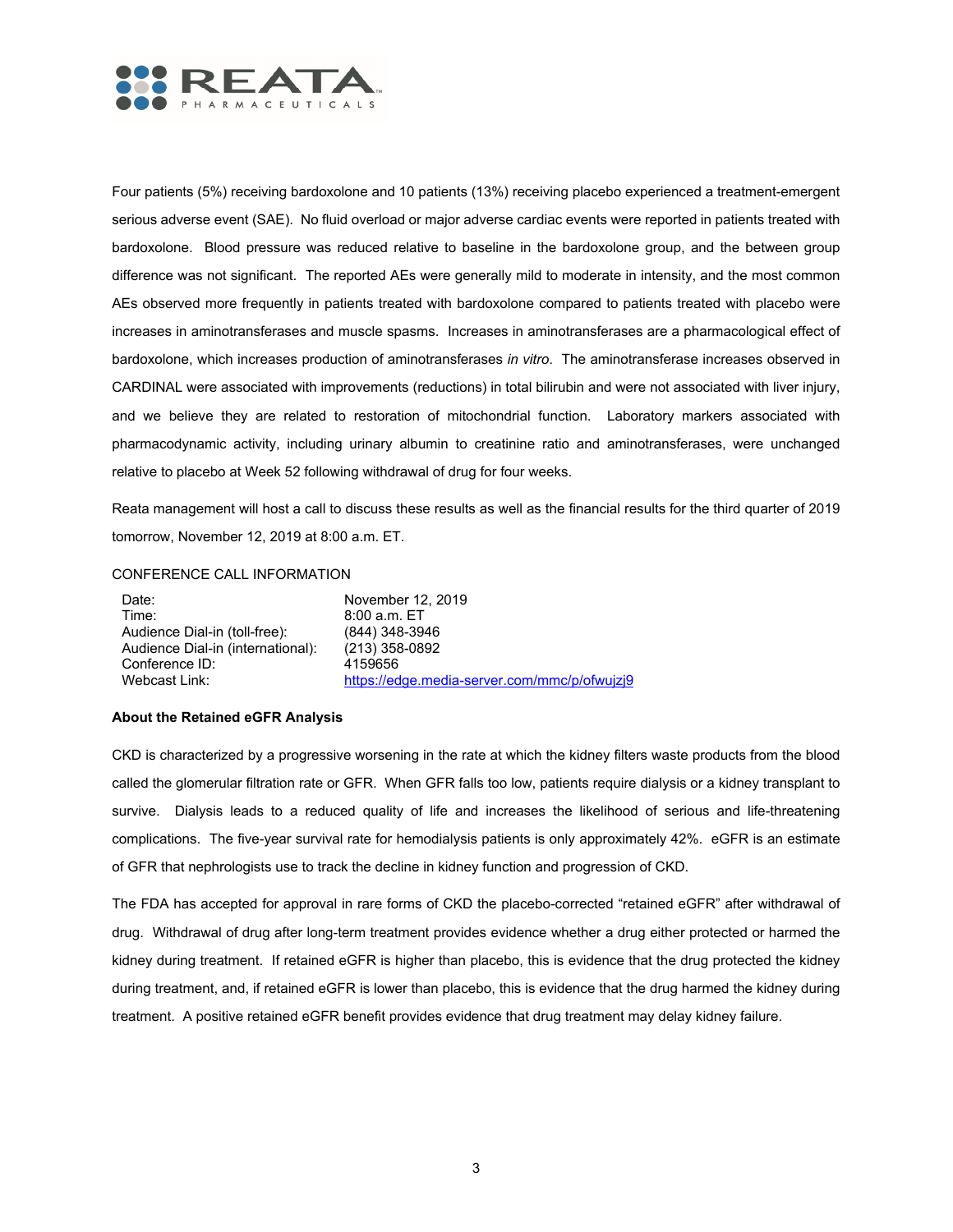

## **About Alport Syndrome**

Alport syndrome is a rare, genetic form of CKD caused by mutations in the genes encoding type IV collagen, which is a major structural component of the glomerular basement membrane in the kidney. Alport syndrome patients experience a progressive loss in the kidney's capacity to filter waste products out of the blood that can lead to end stage kidney failure (ESKD) and the need for chronic dialysis treatment or a kidney transplant. A majority of patients with Alport syndrome develop ESKD, and approximately 50% of patients with the most severe form of the disease require dialysis or a kidney transplant by the age of 25. According to the Alport Syndrome Foundation, Alport syndrome affects approximately 30,000 to 60,000 people in the United States. There are currently no approved therapies to treat Alport syndrome.

#### **About Bardoxolone Methyl**

Bardoxolone methyl is an experimental, oral, once-daily activator of Nrf2, a transcription factor that induces molecular pathways that promote the resolution of inflammation by restoring mitochondrial function, reducing oxidative stress, and inhibiting pro-inflammatory signaling. The FDA has granted Orphan Drug designation to bardoxolone for the treatment of Alport syndrome. The European Commission has granted Orphan Drug designation in Europe to bardoxolone for the treatment of Alport syndrome.

Bardoxolone is currently being studied in CARDINAL, a Phase 3 study for the treatment of Alport syndrome, FALCON, a Phase 3 study for the treatment of autosomal dominant polycystic kidney disease, AYAME, a Phase 3 study for the treatment of diabetic kidney disease that is being conducted by our licensee, Kyowa Kirin Co., Ltd., in Japan, and CATALYST, a Phase 3 study for the treatment of connective tissue disease associated with pulmonary arterial hypertension. Bardoxolone treatment has produced positive results in Phase 2 studies in patients with IgA nephropathy, focal segmental glomerulosclerosis, and CKD associated with type 1 diabetes.

#### **About Reata Pharmaceuticals, Inc.**

Reata is a clinical-stage biopharmaceutical company that develops novel therapeutics for patients with serious or lifethreatening diseases by targeting molecular pathways involved in the regulation of cellular metabolism and inflammation. Reata's two most advanced clinical candidates, bardoxolone and omaveloxolone, target the important transcription factor Nrf2 that promotes restoration of mitochondrial function, reduction of oxidative stress, and inhibition of pro-inflammatory signaling. **Bardoxolone and omaveloxolone are investigational drugs, and their safety and efficacy have not been established by any agency**.